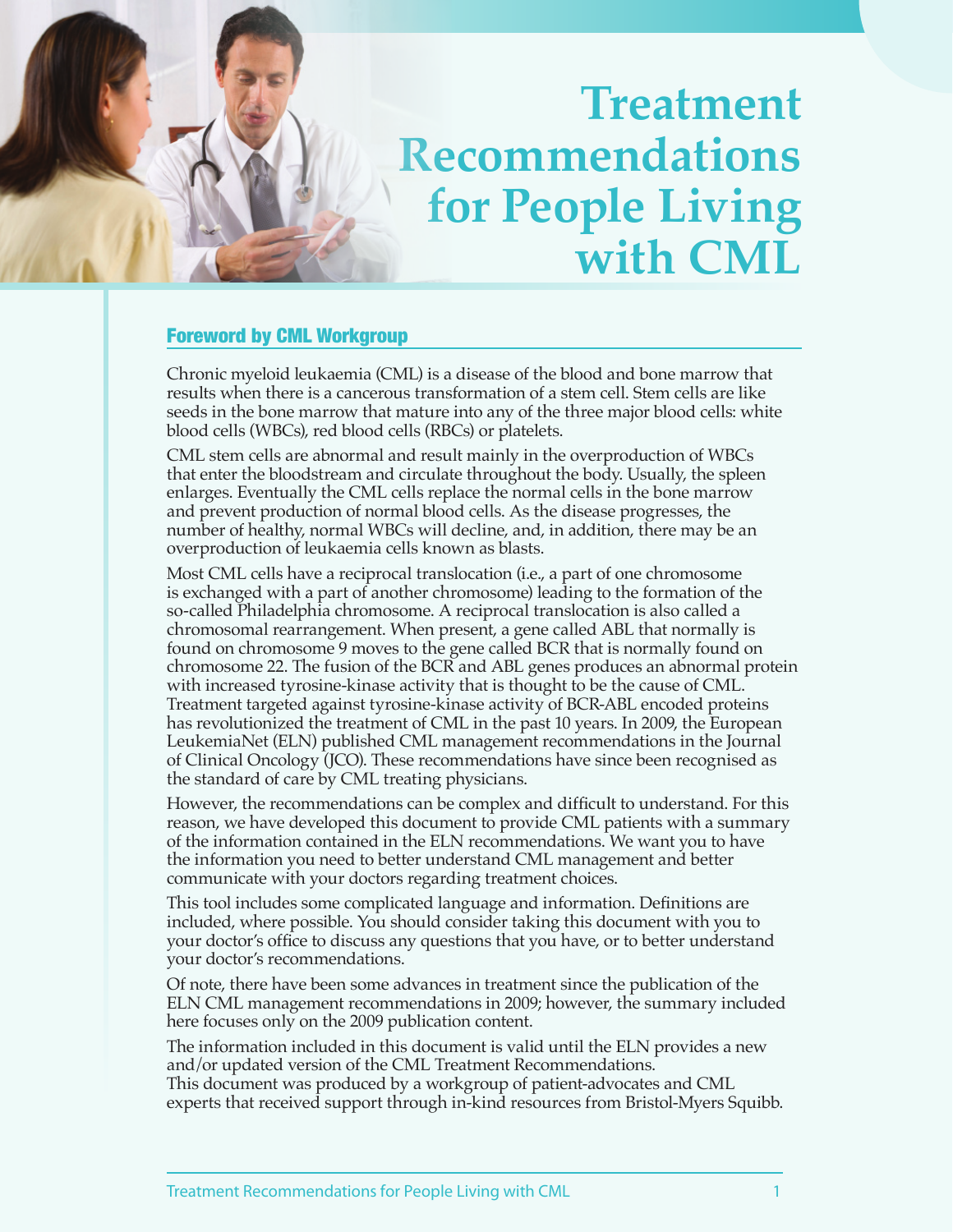## **Workgroup Chair**

**Jan Geissler** LeukaNET Germany

# **Workgroup Members**

## **Felice Bombaci**

Gruppo AIL Pazienti LMC Italy

**Mina Daban** Leucémie Myéloïde Chronique-FRANCE France

# **Euzebiusz Dziwinski**

Nationwide Association for CML Patients Aid Poland

**Tony Gavin** Leukaemia CARE United Kingdom

**Jana Pelouchová** Diagnóza CML Czech Republic

## **Giora Sharf**

Israeli CML Patient's Organisation Israel

# **Jan de Jong**

Stichting Contractgroep Leukemie The Netherlands

**Dr. Joëlle Guilhot** Centre Hospitalier Universitaire Poitiers France

**Professor Javier López Jiménez** H. Ramón y Cajal Spain

**Professor Gert J. Ossenkoppele** VU University Medical Center The Netherlands

# **Professor Nick Cross**

University of Southampton United Kingdom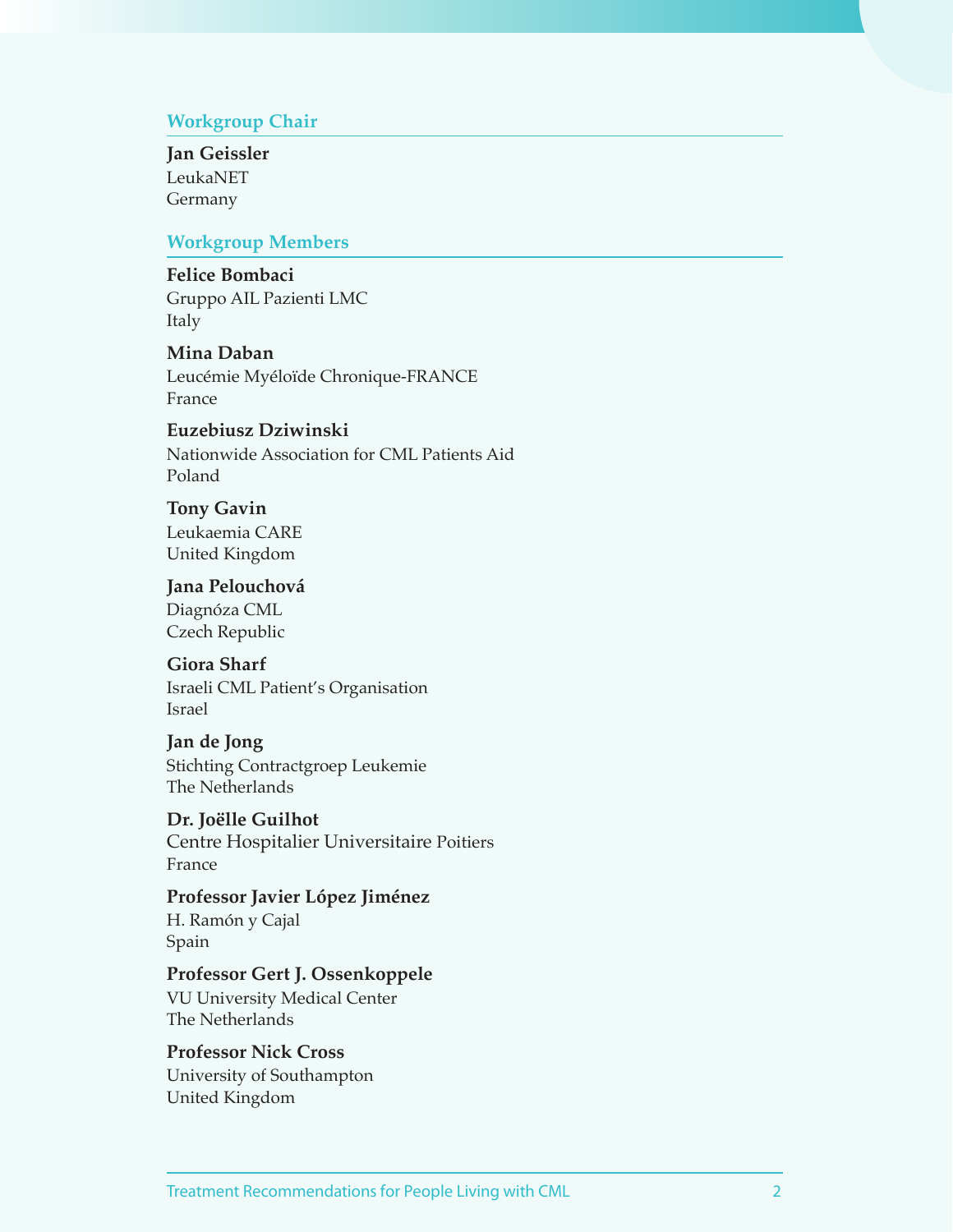

# Treatment recommendations for people living with CML

Chronic myeloid leukaemia (CML) has evolved from a life-threatening disease to a well manageable disease in general and, if well treated, for most patients it is no longer the threat it once was. In recent years, people with CML have benefited from better treatments, including:

- **Imatinib** (Glivec®) was approved by the European Medicines Agency (EMA) in 2001.
- **Dasatinib** (Sprycel®) was approved by the EMA in 2006.
- **Nilotinib** (Tasigna®) was approved by the EMA in 2007.

Since imatinib was approved, doctors have learned more about how best to use these drugs to treat patients. Today, the goal of treatment is for CML patients to survive—and enjoy a good quality of life.

For these reasons, the European LeukemiaNet (ELN) chose to issue updated treatment recommendations in 2009. These recommendations were developed for doctors to help CML patients like you get the best standard of care. Below is a summary based on the best available scientific data at the time of publication.

It is important to remember that individual patients may find that their own therapy might differ from the recommendations below based on their personal disease experience. You can use this summary as a starting point for talking with your doctor. And you can always ask for an explanation if your doctor does not follow these recommendations.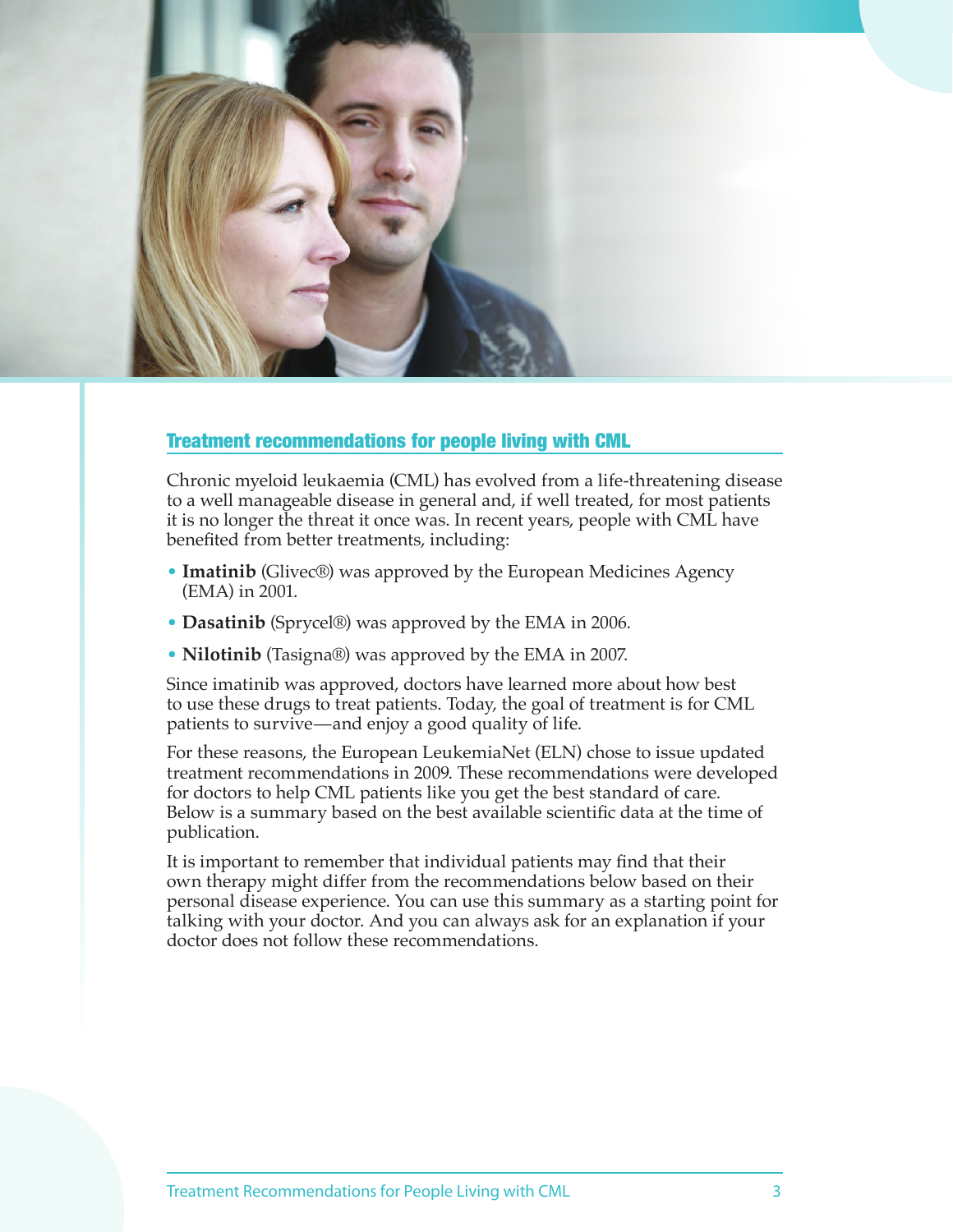## Standard CML treatments\*

Treatments are prescribed in a certain order. These are known as first-line, second-line and third-line treatments. A patient will probably take a BCR-ABL inhibitor. These work by lowering the activity of BCR-ABL, the gene that causes the leukaemia. These drugs can stall the progress of the disease and restore health, but will probably not cure the leukaemia.

# **Imatinib**

Imatinib is a BCR-ABL inhibitor that usually produces good responses in most CML patients. However, some patients might not respond at all or might not respond well enough to the treatment, and some patients might not tolerate the drug, or might develop resistance to the treatment.

# 2 Dasatinib or nilotinib

Your doctor could prescribe another BCR-ABL inhibitor—either dasatinib or nilotinib, often referred to as second generation tyrosine kinase inhibitor. The reason for this could be your current medical history or your leukaemia cells have changed in certain ways for example, by gaining or exhibiting new biological changes (e.g. mutations) leading leukaemia cells to resist to the current treatment. Some resistant cells will not respond well to dasatinib. Others will not respond well to nilotinib. Still others will not respond well to either drug. The choice might be guided by the presence of certain mutations or the side effect profile of the drug, or other drugs you are taking in parallel, in the context of your medical condition.

# 3 Stem cell transplant

If none of these drugs are working well, or if you are in the accelerated phase (AP) or blast phase (BP) of your disease, your doctor may talk to you about getting healthy stem cells from a donor. This is called an allogeneic stem cell transplant.

The new stem cells can help your body make enough healthy red blood cells, white blood cells, and platelets. If it succeeds, the transplant can cure you of your disease. But transplants also carry a strong risk of health problems and even death. That's why in most cases, transplant is not the first option.

# Interferon-Alpha

Before imatinib was introduced, Interferon-Alpha was the medical treatment of choice if stem cell transplant was not available. Interferon-Alpha causes cell death in CML cells. Administered as single therapy in high doses, good responses can be achieved not to the extent seen with BCR-ABL inhibitors. In addition, side effects are common with the high doses required for single therapy. Today, it is sometimes used in low doses in combination with BCRABL inhibitors to induce an additional immune effect against CML.

\**Of note, there have been some advances in treatment since the publication of the ELN CML management recommendations in 2009. This document focuses only on the 2009 publication content. Your doctor can provide you with an update e.g. on changes in first line treatments of CML.*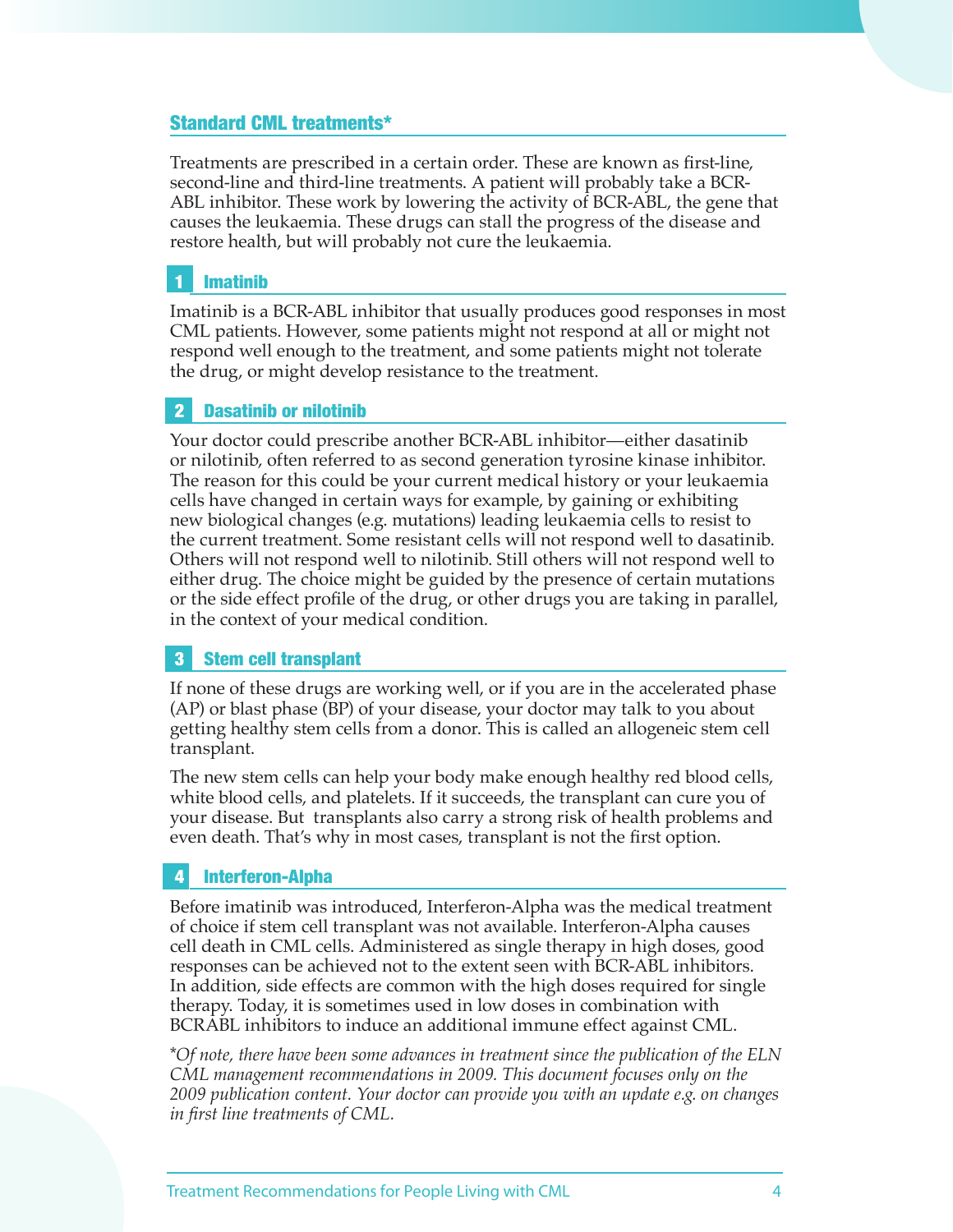## Updated treatment recommendations

The charts below show the latest treatment recommendations from the ELN. Under these recommendations:

- A treatment has failed if your blood counts have not returned to the normal range after 3 months. Having a normal blood count means you have the same number of red blood cells, white blood cells, and platelets as the healthy population.
- A response to a treatment is suboptimal if more than 65 percent of cells in your bone marrow carry the Philadelphia (Ph) chromosome after 6 months.
- A treatment has failed if more than 95 percent of cells in your bone marrow carry the Ph chromosome after 6 months. For these reasons, you should get tested for the Ph chromosome frequently. And you should find out your blood counts as often as your doctor suggests.

# Goals of CML treatment

People living with CML respond differently to treatment, but there are general goals that can show you and your doctor if your treatment is working. These may include:

- Getting rid of CML symptoms
- Returning blood counts to normal
- Getting rid of or reducing the number of leukaemia cells, as determined by Ph chromosome (cytogenetic response) or the BCR-ABL fusion (molecular response)
- Reducing the number of BCR-ABL protein to undetectable levels

These goals are general recommendations. Your actual treatment goals may change over time based on the state of your CML at diagnosis, your age, the side effects you experience, your response to treatment, and your overall health.

Throughout your treatment, your doctor will track your CML with blood and bone marrow tests. These tests will help your doctor assess if your treatment goals are being met. The charts below will help you make sense of your test results.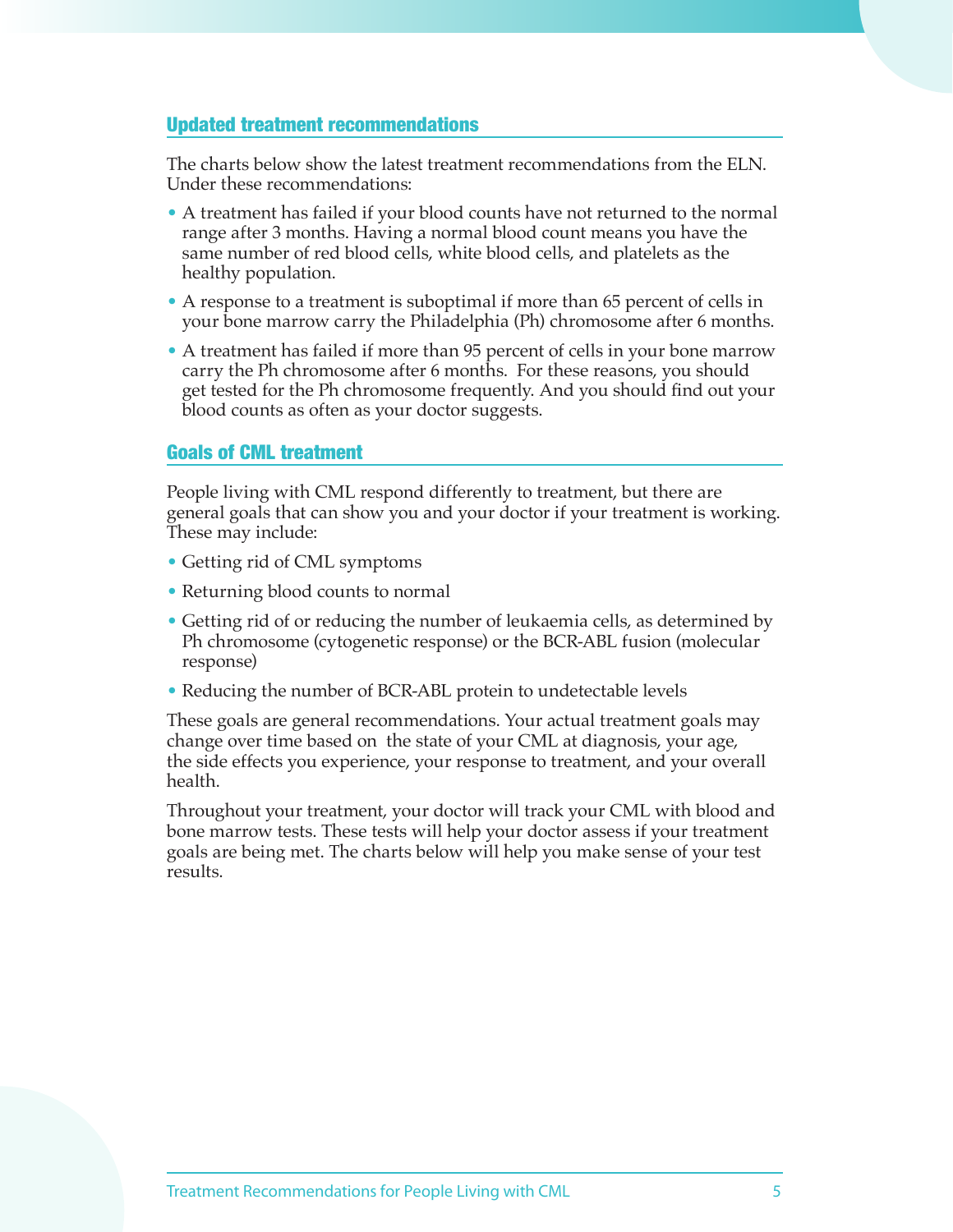# **Glossary**

The following charts contain many medical terms and acronyms. You may want to take these charts and glossary with you to your next appointment to discuss with your doctor. It might help to bring a family member or friend with you to take notes. In these charts, the following definitions might be helpful:

#### **Response Definitions:**

- **Optimal response** means that there is no indication that a change in treatment is required.
- **Suboptimal response** means that taking a certain treatment could work well in the long term, but the chance of an optimal outcome is lower. So you may benefit from a change in treatment.
- **Failure** means that a certain treatment is not likely to work in the long run. So you and your doctor should discuss the option of using a different treatment if possible.
- **Warnings** are signs that the traits of your disease may lower your response to a certain treatment. So your doctor may need to keep a closer eye on your treatment. Your doctor will use these warning signs to decide if your response to a certain treatment is optimal, suboptimal, or failure.

#### **Response Abbreviations:**

- **CHR** stands for **complete haematologic response.**
- **CCgR or CCyR** stands for **complete cytogenetic response.**
- **MCgR or MCyR** stands for **major cytogenetic response.**
- **PCgR** stands for **partial cytogenetic response.**
- **CgR or CyR** stands for **minor cytogenetic response.**
- **MMR** stands for **major molecular response.**
- **CMR** stands for **complete molecular response.**

#### **Genetic and Chromosomal Definitions:**

- **Ph** stands for Philadelphia Chromosome, which is the exchange of parts of Chromosome 22 and Chromosome 9 which causes formation of a new gene: BCR-ABL gene.
- **BCR-ABL** is the genetic change resulting in a protein responsible for CML.
- **RT-qPCR** stands for quantitative real time polymerase chain reaction, a method for quantification of BCR-ABL.
- **Mutations** means that changes have taken place in the BCR-ABL gene making them less sensitive to BCR-ABL inhibitors.
- **CCA** stands for **clonal chromosome abnormalities.** These are additional chromosomal abnormalities.
- **CCA/Ph+** means that there are additional chromosomal changes in bone marrow cells that also carry the Philadelphia Chromosome.
- **CCA/Ph-** means that there are additional chromosomal changes in bone marrow cells that do not carry the Philadelphia Chromosome.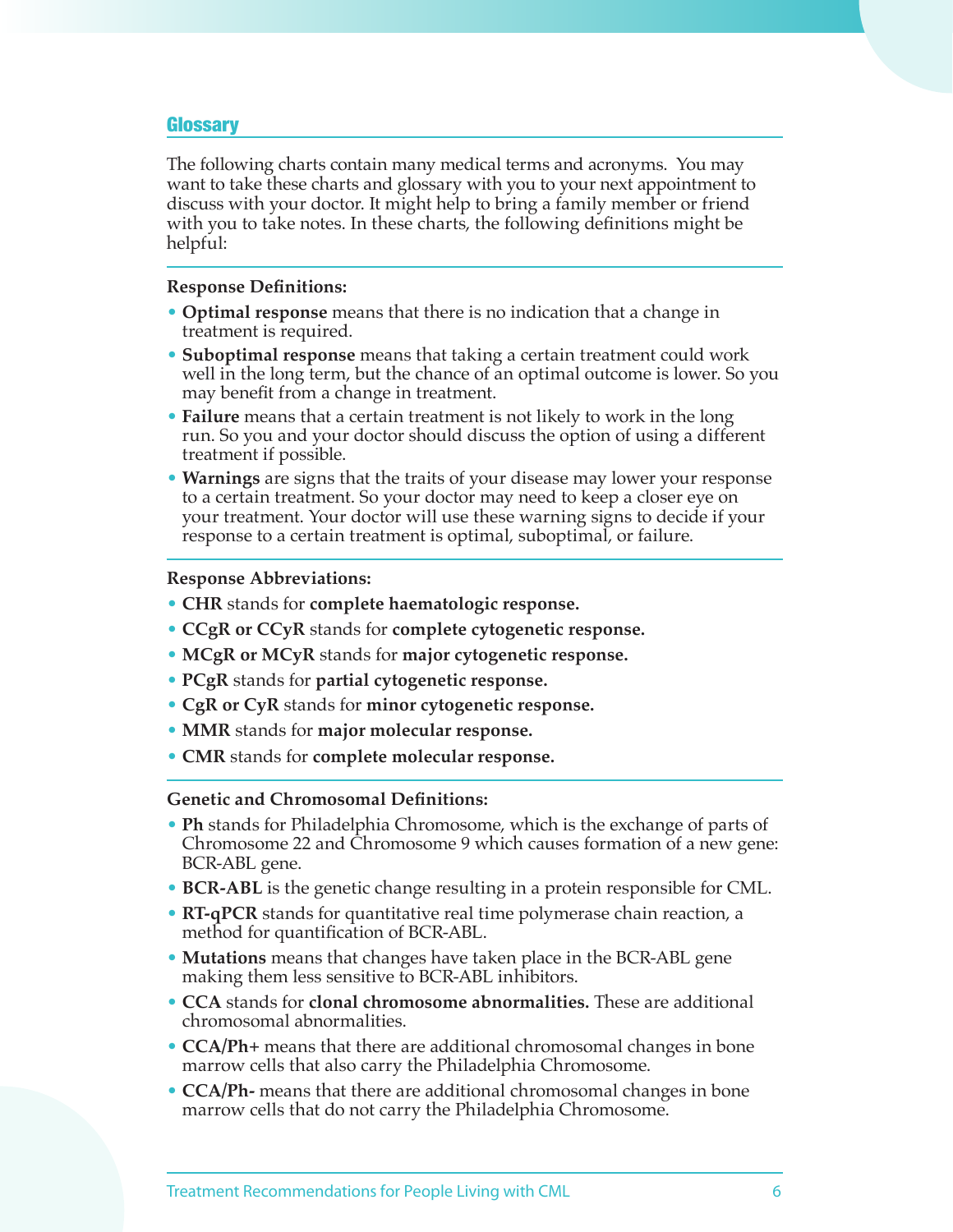# Remission and testing in patients with CML

The goal of CML treatment is to achieve disease remission. For CML, remission is defined by:

- **Complete haematologic response (CHR)**—The blood cell count has returned to normal, and tests don't show any immature white blood cells. Also, the spleen has returned to a normal size if it was enlarged.
- **Complete cytogenetic response (CCgR or CCyR)**—No cells with the Ph chromosome can be found in the blood or bone marrow.
- **Complete molecular response (CMR)**—The PCR test can't detect BCR-ABL in the blood. Most people with CML don't have a complete molecular response. Even if they do, they might still have a tiny amount of the BCR-ABL gene in their blood.
- **Major molecular response (MMR)**—The PCR can still detect BCR-ABL, but at a very low level. Doctors still consider this to be an excellent response.

Unlike other cancer patients, CML patients who are in remission are not cured and current knowledge cannot recommend stopping treatment. Even if tests can't find any trace of CML in your cells, the disease can still reappear and result in a relapse.

Your doctor will want you to have tests done at various times so that he or she can monitor your body's response to the disease and treatment. This chart outlines what your lab numbers will look like if you are in remission and how often you should be tested.

| . .<br>× |  |
|----------|--|
|----------|--|

|                                                                                            | <b>Remission</b>                                                                                                                                                                               | <b>Testing</b>                                                                                                                                                                                                                                                                                                                               |
|--------------------------------------------------------------------------------------------|------------------------------------------------------------------------------------------------------------------------------------------------------------------------------------------------|----------------------------------------------------------------------------------------------------------------------------------------------------------------------------------------------------------------------------------------------------------------------------------------------------------------------------------------------|
| <b>Haematologic</b><br>Complete<br>(CHR)                                                   | Platelet count < $450 \times 10^9$ /L<br>White blood count (WBC)<br>count $<$ 10 x 10 <sup>9</sup> /L<br>Differential: no immature<br>granulocytes<br>Basophils $< 5\%$<br>Non palpable spleen | Test at diagnosis. Then every 15 days until CHR<br>has been achieved and confirmed.<br>Test at least every 3 months or as required.                                                                                                                                                                                                          |
| <b>Cytogenetic</b><br>Complete<br>$(CCyR)^4$<br>Partial (PCgR)<br>Minor<br>Minimal<br>None | No Ph+ metaphases<br>1-35% Ph+ metaphases<br>36-65% Ph+ metaphases<br>66-95% Ph+ metaphases<br>95% Ph+ metaphases                                                                              | Test at diagnosis, at 3 months, and at 6 months.<br>Test every 6 months until a CCyR has been<br>achieved and confirmed.<br>Test every 12 months if regular molecular testing<br>cannot be assured.<br>Check always for cases of treatment failure,<br>resistance, and for cases of unexplained<br>anaemia, leukopenia, or thrombocytopenia. |
| <b>Molecular</b><br>Complete<br>(CMR)<br>Major (MMR)                                       | The PCR test can't detect<br>any of the BCR-ABL gene<br>in the blood<br>$\leq$ 0.1% BCR-ABL on the<br>international scale                                                                      | <b>RT-qPCR:</b> (quantitative real time polymerase<br>chain reaction): Every 3 months, until MMR has<br>been achieved and confirmed. Then at least<br>every 6 months.<br><b>Mutational analysis:</b><br>In cases of suboptimal response or failure,<br>always required before changing to other<br>treatments.                               |

4 If marrow cell metaphases cannot be obtained or assessed by chromosome banding analysis (a way of identifying chromosomal aberrations), the definition of CCgR (or CCyR) may be based on interphase fluorescence in situ hybridization (FISH), another method to detect the Philadelphia chromosome of blood cells.

• In many studies, PCgR and CCyR are counted together and reported as major CgR.

Treatment Recommendations for People Living with CML 7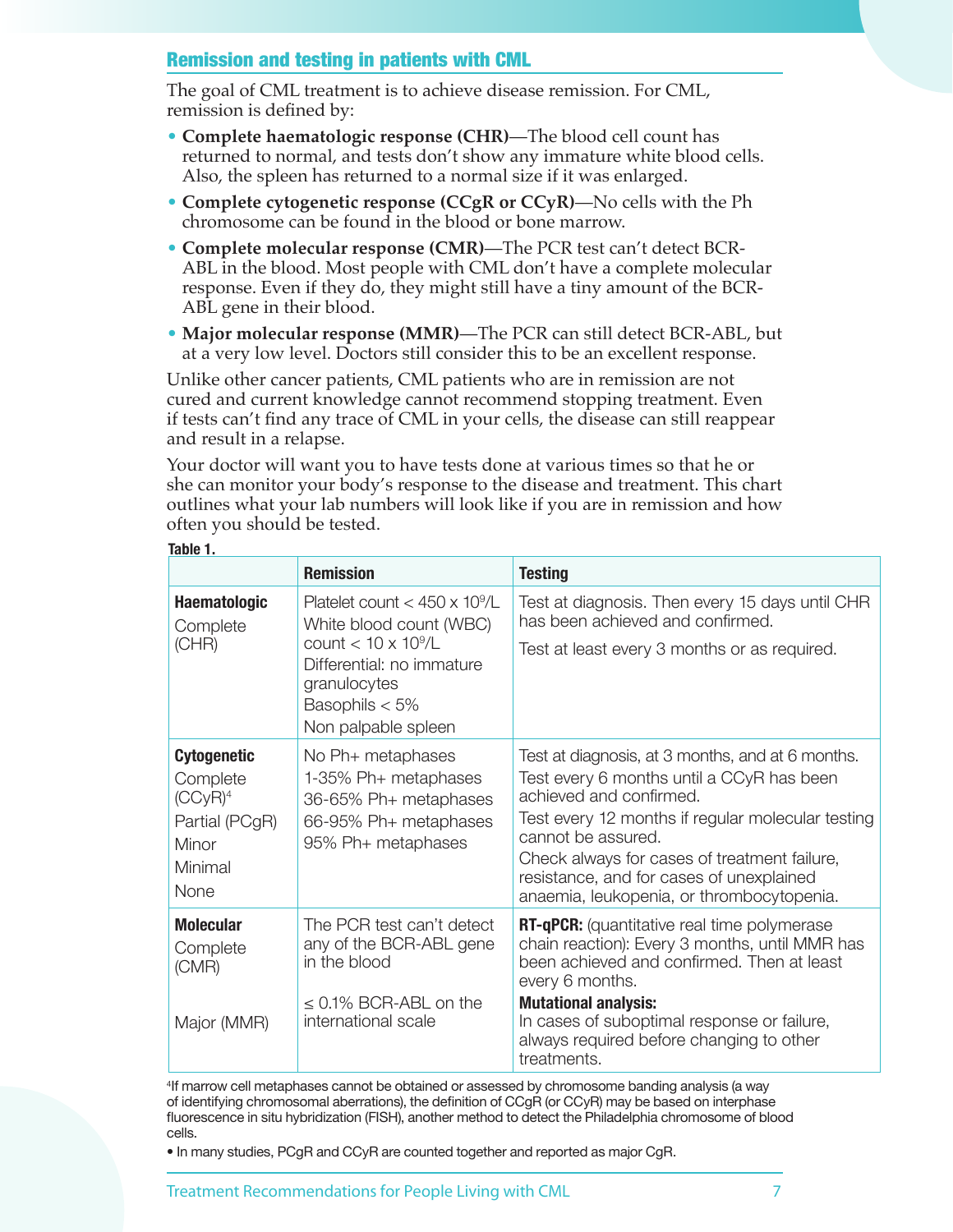# Response and warnings in patients taking imatinib

Are you in the early phase of CML and taking 400 mg of imatinib daily for the first time? Read this chart. See the definitions for response and monitoring in the Glossary.

#### **Table 2.**

| <b>Time</b>                     | <b>Optimal response</b>                 | <b>Suboptimal</b><br>response           | <b>Failure</b>                                                      | <b>Warnings</b>                                   |
|---------------------------------|-----------------------------------------|-----------------------------------------|---------------------------------------------------------------------|---------------------------------------------------|
| At diagnosis                    | N/A (does not<br>apply at this<br>stage | N/A (does not<br>apply at this<br>stage | N/A (does not<br>apply at this<br>stage                             | High risk <sup><math>0</math></sup><br>$CCA/Ph+3$ |
| 3 months                        | CHR and<br>$Ph+ < 66%$                  | $Ph+ > 95%$                             | Less than CHR                                                       | N/A (does not<br>apply at this<br>stage           |
| 6 months                        | $Ph+ < 36\%$                            | $Ph+ >35%$                              | Ph+>95%                                                             | N/A (does not<br>apply at this<br>stage           |
| 12 months                       | <b>CCyR</b>                             | Ph+ between<br>1 and 35%                | $Ph + > 35\%$                                                       | Less than<br><b>MMR</b>                           |
| 18 months                       | <b>MMR</b>                              | Less than<br><b>MMR</b>                 | Less than<br><b>CCyR</b>                                            | N/A (does not<br>apply at this<br>stage           |
| Any time<br>during<br>treatment | Stable or<br>improving MMR              | Loss of MMR<br>Mutations <sup>1</sup>   | Loss of CHR<br>Loss of CCyR<br>Mutations <sup>2</sup><br>$CCA/Ph+3$ | Increase in<br>transcript levels<br>CCA/Ph-       |

0 As defined by Sokal or Hasford scores

1 BCR-ABL1 kinase domain mutations still respond to imatinib.

2 BCR-ABL1 kinase domain mutations respond poorly to imatinib and other TKIs.

<sup>3</sup>CCA/Ph+ (clonal chromosome abnormalities in Ph-positive cells) is a "warning" sign at diagnosis.

• If it shows up during treatment, it's a sign that treatment has failed.

• In order to qualify as a warning sign, you must get two positive test results for Ph+ cells in a row. And the tests must show the same CCA in at least two Ph+ cells.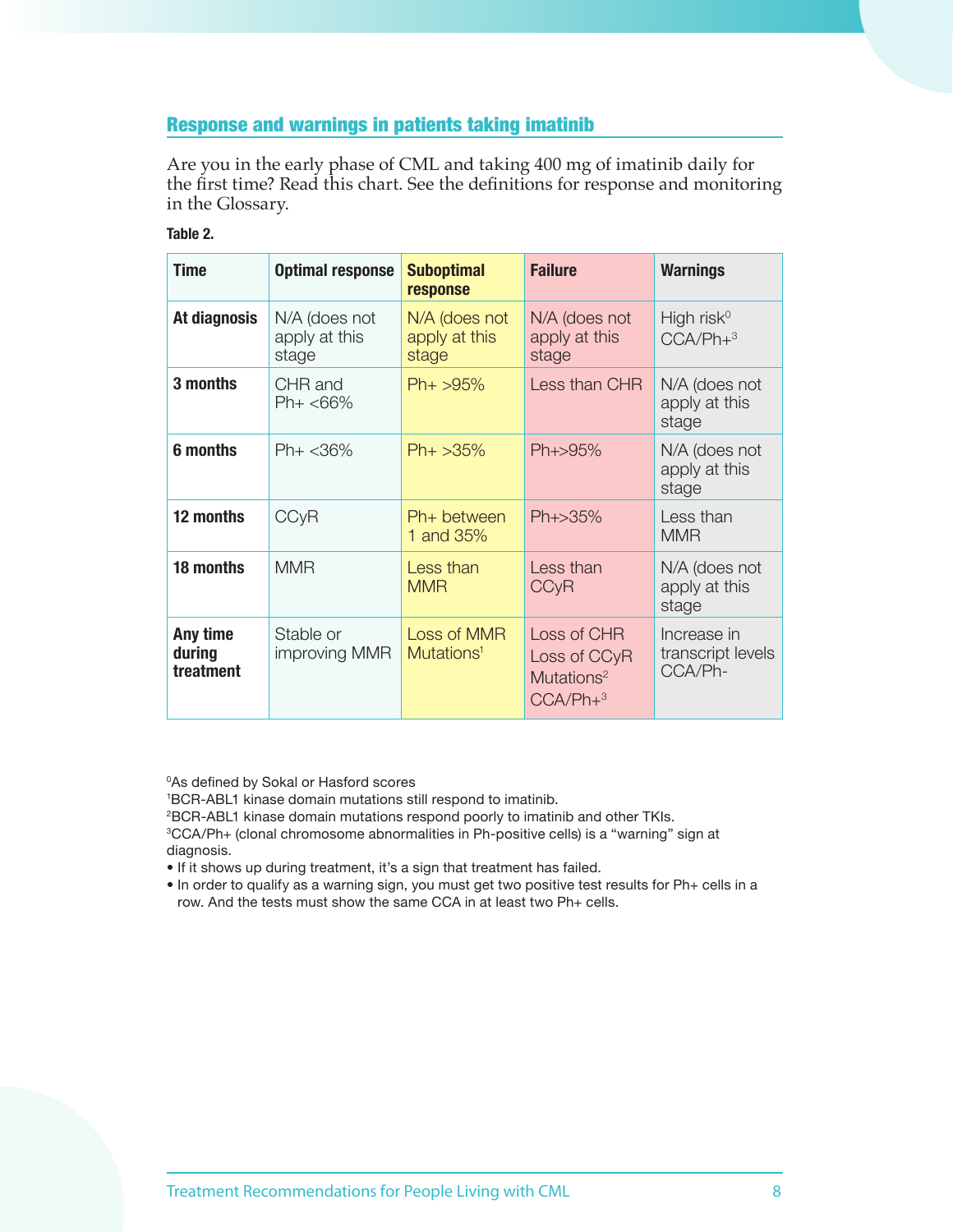# Treatment recommendations for patients with Chronic Phase (CP) CML

Are you in the chronic phase of your disease? Read this chart to learn options for the first, second, and third line of treatment. Of note, there have been some advances in treatment since the publication of the ELN CML management recommendations in 2009; this chart focuses only on the 2009 publication content.

| <b>Chronic Phase (CP)</b>      | <b>Which patients?</b>                                                      | <b>Which treatment?</b>                                                                                                                                                                                                  |
|--------------------------------|-----------------------------------------------------------------------------|--------------------------------------------------------------------------------------------------------------------------------------------------------------------------------------------------------------------------|
| $1st$ line                     | All patients                                                                | Imatinib 400 mg daily, and<br>in some countries nilotinib or<br>dasatinib                                                                                                                                                |
| $2nd$ line<br>(after imatinib) | Patients experiencing<br>toxicity and intolerance                           | Dasatinib or nilotinib                                                                                                                                                                                                   |
|                                | Patients with treatment<br>suboptimal response                              | Continue imatinib same dose, or<br>test high dose imatinib, dasatinib,<br>or nilotinib.                                                                                                                                  |
|                                | Patients with treatment<br>failure                                          | Dasatinib or nilotinib<br>Stem cell transplant in patients in<br>Accelerated or Blastic Phase and<br>in patients who carry the T315I<br>mutation                                                                         |
| $3rd$ line                     | Patients with treatment<br>suboptimal response to<br>dasatinib or nilotinib | Continue dasatinib or nilotinib<br>Consider stem cell transplant<br>in patients with warning signs<br>(such as mutations and blood<br>counts that don't respond well to<br>imatinib), and a low transplant risk<br>score |

#### **Table 3.**

*Reprinted with permission. © 2008 American Society of Clinical Oncology. All rights reserved. Baccarani, M et al: Chronic Myeloid Leukemia: An Update of Concepts and Management Recommendations of European LeukemiaNet, Vol. 27 (no. 35), Dec. 10, 2009: 6041-6051.*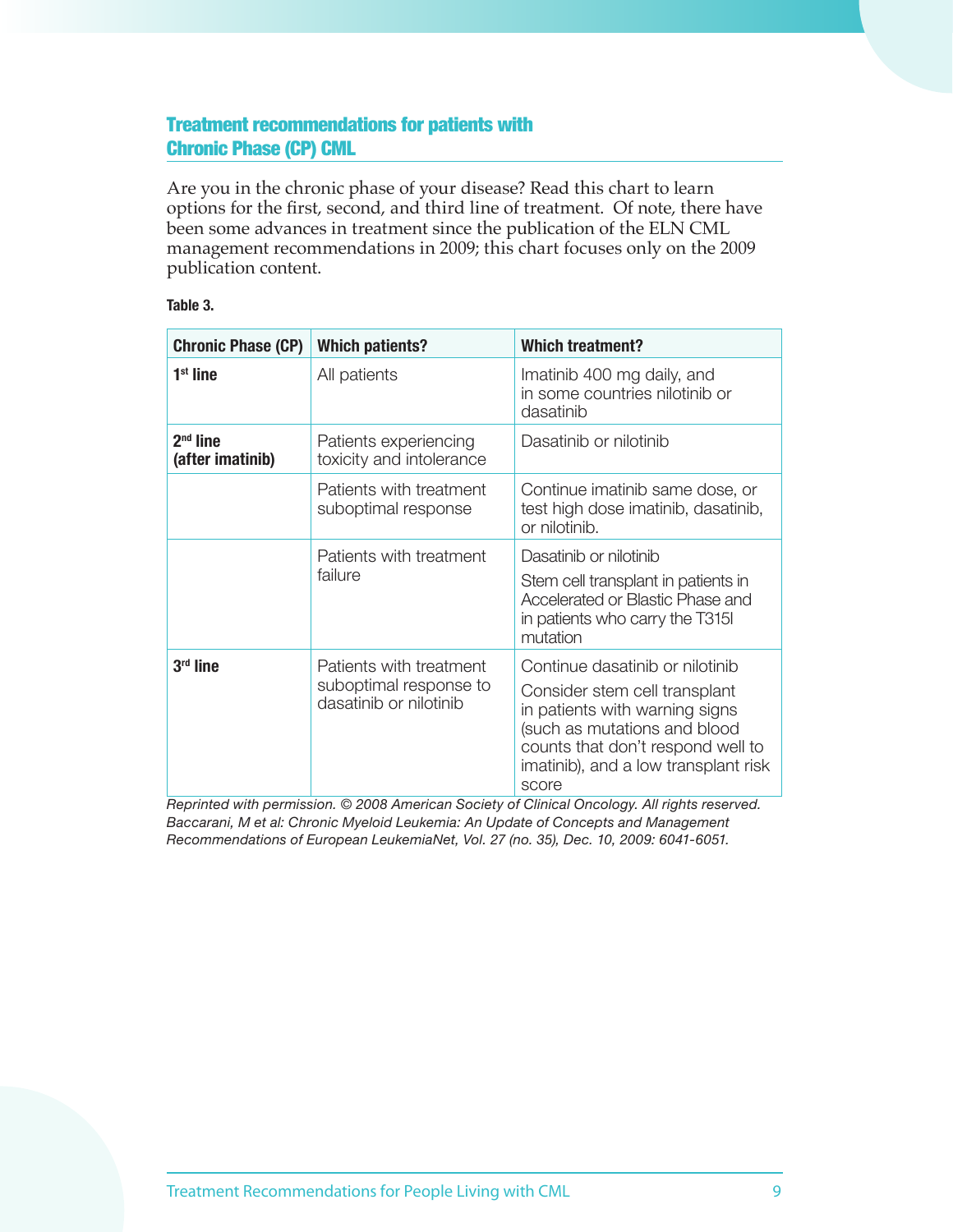# Treatment recommendations for patients with Accelerated Phase (AP) and Blastic Phase (BP) CML

Are you in either the accelerated or blastic phase of your disease? Read this chart.

Of note, there have been some advances in treatment since the publication of the ELN CML management recommendations in 2009; this chart focuses only on the 2009 publication content.

#### **Table 4.**

| <b>Accelerated Phase (AP)</b><br>and Blastic Phase (BP) | Which patients?                                            | <b>Which treatment?</b>                                                                                               |
|---------------------------------------------------------|------------------------------------------------------------|-----------------------------------------------------------------------------------------------------------------------|
| $1st$ line                                              | Patients who<br>have never<br>used a BCR-<br>ABL inhibitor | Imatinib 600 or 800 mg daily<br>Dasatinib or nilotinib in case of<br>mutations that don't respond well to<br>imatinib |
|                                                         |                                                            | If drugs fail, stem cell transplant                                                                                   |
| $2nd$ line                                              | Patients who<br>have used<br>imatinib before               | Dasatinib or nilotinib<br>If drugs fail, stem cell transplant,<br>whenever possible                                   |

*Reprinted with permission. © 2008 American Society of Clinical Oncology. All rights reserved. Baccarani, M et al: Chronic Myeloid Leukemia: An Update of Concepts and Management Recommendations of European LeukemiaNet, Vol. 27 (no. 35), Dec. 10, 2009: 6041-6051.*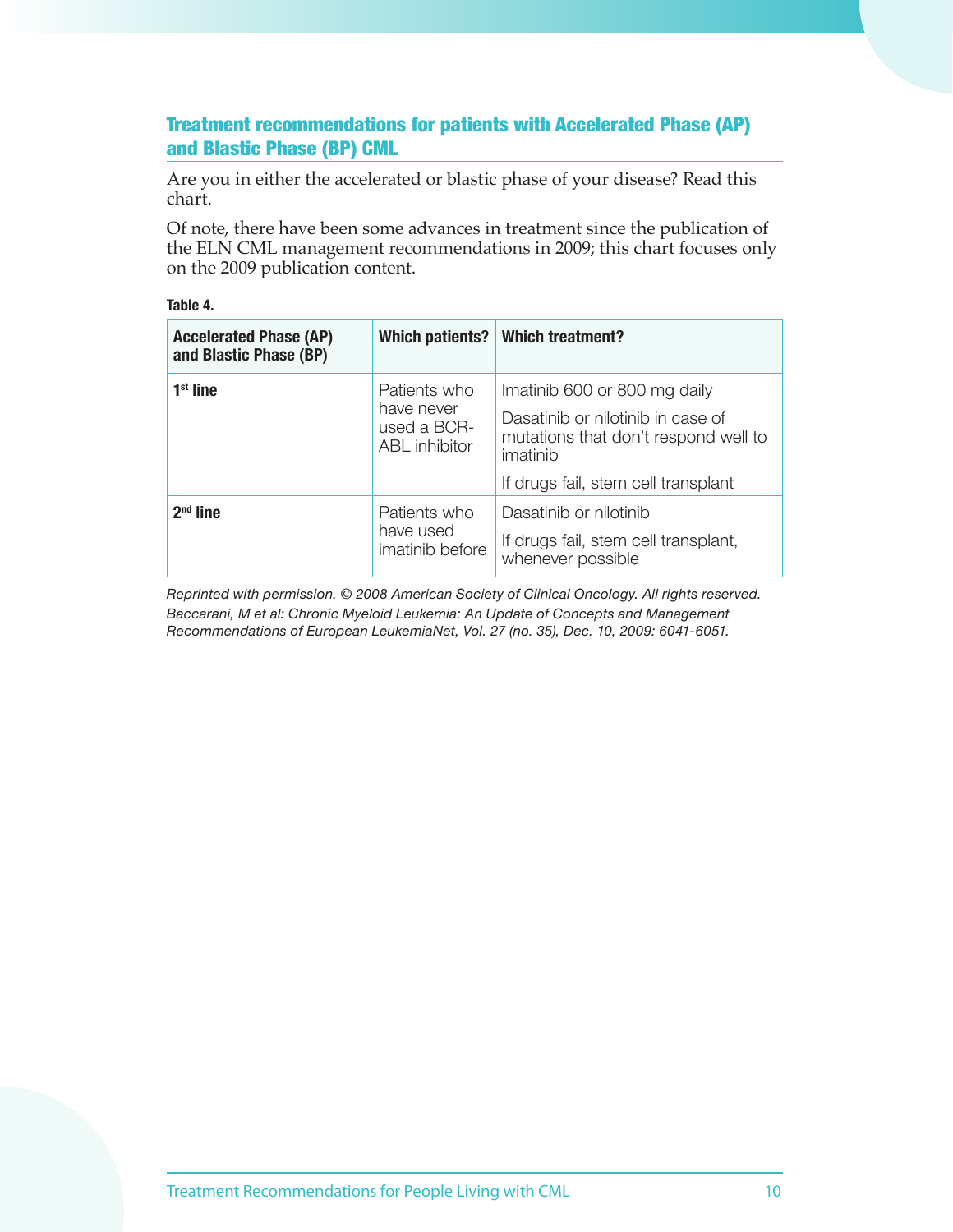

# Be an active patient

These recommendations are not meant to replace medical advice, but are meant to provide you with a clearer understanding of CML treatment, tests, and results. In order to achieve the best results, you may want to be an active patient. Consider these tips:

- **1.** Find a doctor who knows a lot about your disease and has treated many CML patients before. This is especially true if your disease is advanced, if your test results are not clear, or if you have had severe or unusual side effects from treatment.
- **2.** Be sure to talk with your doctor at any stage of your disease, especially before stopping or changing your treatment.
- **3.** Only drugs that are taken can actually work. Make sure you take your treatment as prescribed. There is evidence that not following CML treatment as prescribed can threaten success of your CML treatment. Address your concerns to your doctor before you consider stopping or skipping your treatment.
- **4.** Make sure your doctor keeps an eye on how well your treatment is working. Don't miss your regular check-ups as CML is a life-threatening disease if not under control.
- **5.** Ask your doctor whether clinical trials are an option for you. In certain cases these might not only be of potential benefit to you, but also to future CML patients.
- **6.** Give your treatment time to work. The choice to switch to a new treatment should be based on good data. If your test results are not clear, it may be wise to get tested again.
- **7.** Having side effects? Talk to your doctor about them. He or she may be able to help you manage them.
- **8.** Get support. Talk with your doctor about ways to cope with CML. Connect with other people who are living with the disease, and with support groups for CML patients—there are groups in almost every country. You can visit the CML Advocates Network for a list of worldwide CML support groups here: **www.cmladvocates.net**

Tell your family and friends how they can help. Remember—you don't have to go through this alone.

## To learn more

This summary is based on the article *Chronic Myeloid Leukemia: An Update of Concepts and Management Recommendations of European LeukemiaNet*. It appeared in the *Journal of Clinical Oncology* in 2009. Your doctor, university library or patient group may be able to get you a copy.